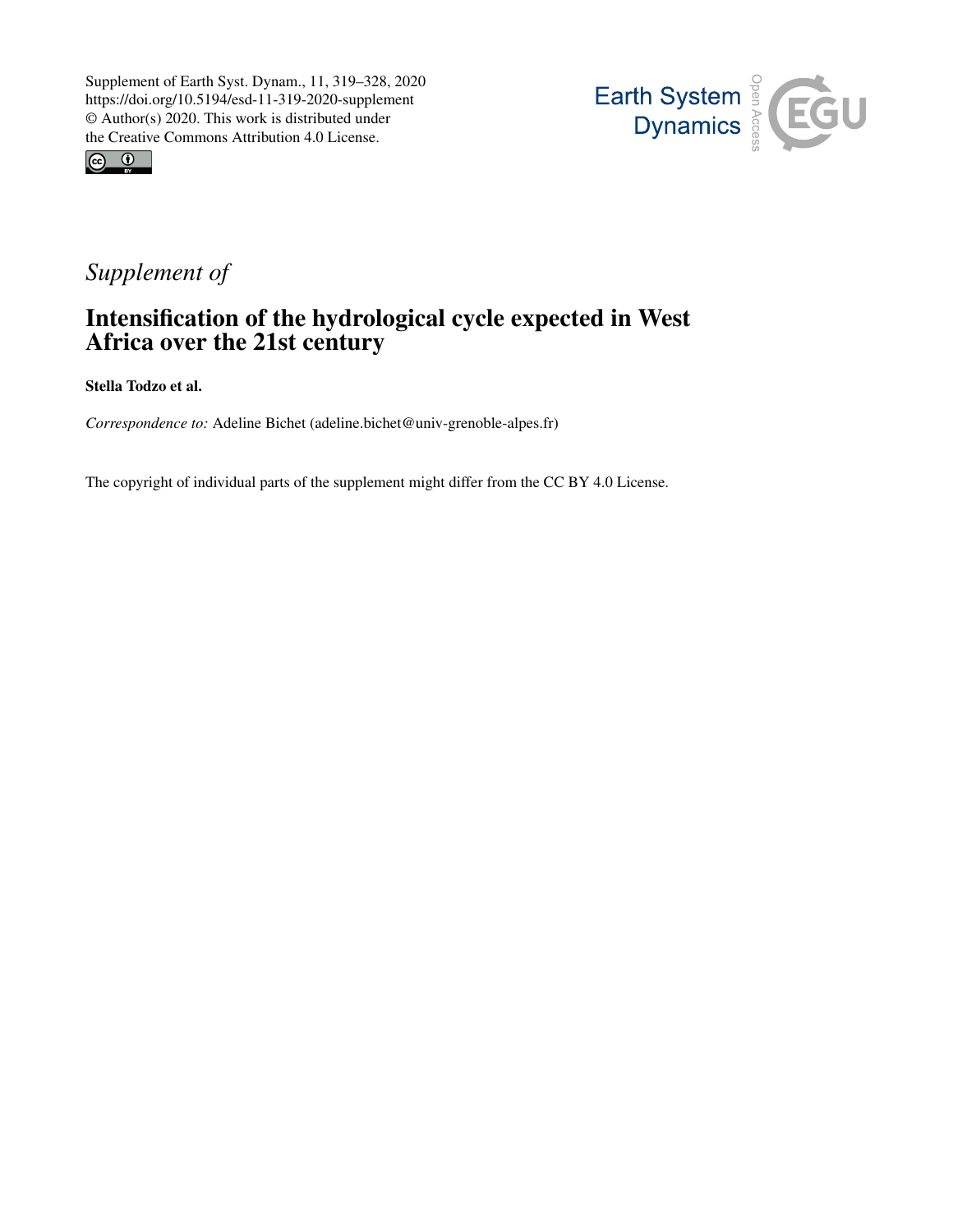

**S1.** Annual precipitation (top raw, mm/day), RR1 (middle row, days), and INT (bottom raw, mm/day) averaged over 1981-2014, and shown as a) observed in the CHIRPS dataset, b) simulated by the CORDEX multimodel mean, c) ensemble mean bias (relative to the observations), and d) Taylor diagram (Taylor 2001). In the Taylor diagram, the CHIRPS observations are represented by the black diamond, and individual CORDEX simulations are represented by different colors following the color code of Table 1.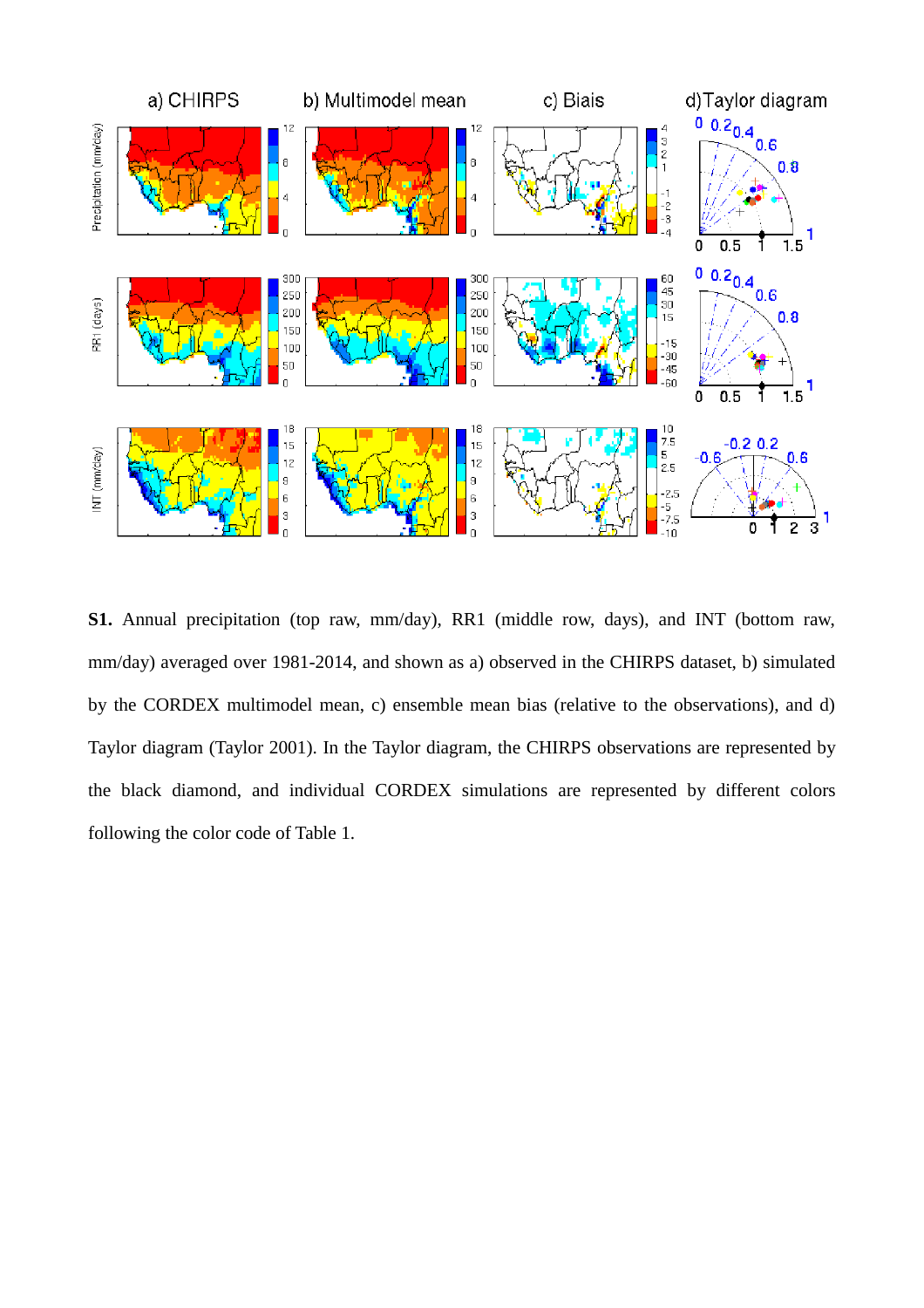